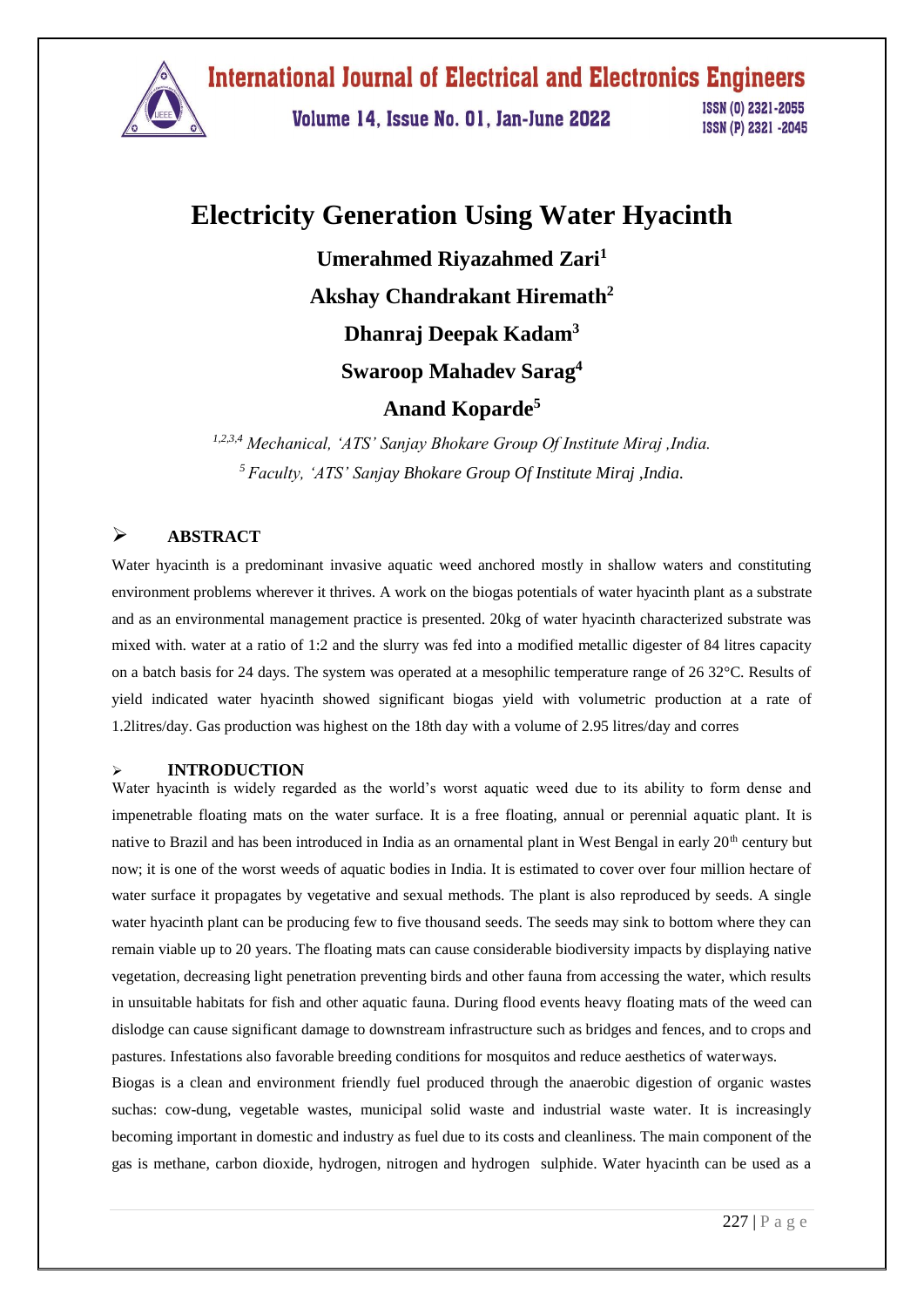

potential feedstock for biogas production due to its abundance and high carbon-nitrogen ratio. This study aims at evaluating the potential of utilization of water hyacinth for biogas production.

### **PROBLEM DEFINATION**

### **Fishing impossible.**

Due to enormous growth of water hyacinth in rivers and lakes fishing problems comes into play. As water hyacinth is dangerous to the growth of species living in rivers there is economical loss for fisherman.



Fig;1Fishing problem

#### **Reduce water flow.**

As water hyacinth growth is very large in rivers and lakes flow of water is blocked highly. Due to this water may not go further and many problems can take place such as growth of mosquitoes and harmful bacteria's which may lead to various diseases.



**Fig;2Water hyacinth blocked river**

### **Reduce oxygen level in water.**

When the water in the river is stationary the oxygen level is low as water does not receive adequate sun light. Hence due to water hyacinth oxygen level is decreased. This is harmful for water animals.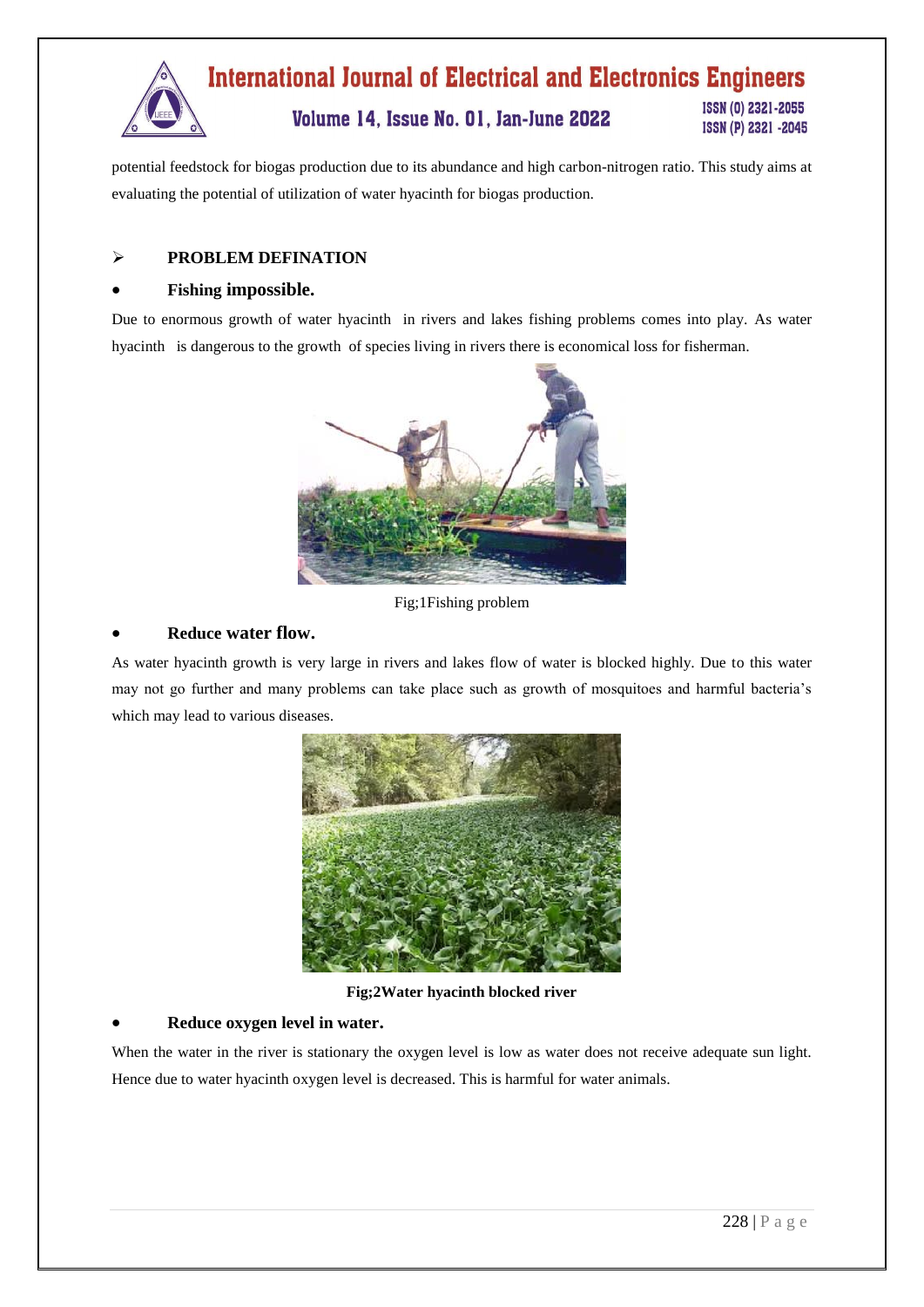

## Volume 14, Issue No. 01, Jan-June 2022

ISSN (0) 2321-2055 ISSN (P) 2321 -2045



**Fig;3Reduced Oxygen level**

### **THEORY**

### **Water Hyacinth**

 Water hyacinth is a floating plant, an invasive nuisance planta*non grata* in much of the world where it often jams rivers and lakes with tons of floating plant matter . A healthy acre of water hyacinth can weigh up to 200 tons. It grows in freshwater and has lavender flowers and round leathery leaves attached on spongy stalks.The plant has dark feathery roots.form mats that clog waterways making fishing impossible and reduces water flow.



### Fig4; Water Hyacinth in lake

Mats may double their size in as little as  $6 - 18$  days. It degrades water quality by blocking the air-water interface and greatly reducing oxygen levels in the water, eliminating underwater animals such as fish and greatly reduces bio-diversity: mats eliminate native submersed plants by blocking sunlight, alter immersed plant communities by pushing them away and crushing them, and also alter animal communities by blocking access to the water and/or eliminating plants the animalsdepend on for shelter and nesting.

Millions of dollars a year used to be spent onwater hyacinth control. Several methods have been developed to help in its management: mechanical harvesters and chopping, biological controls (insects, fish) and use of water hyacinth registered aquatic herbicides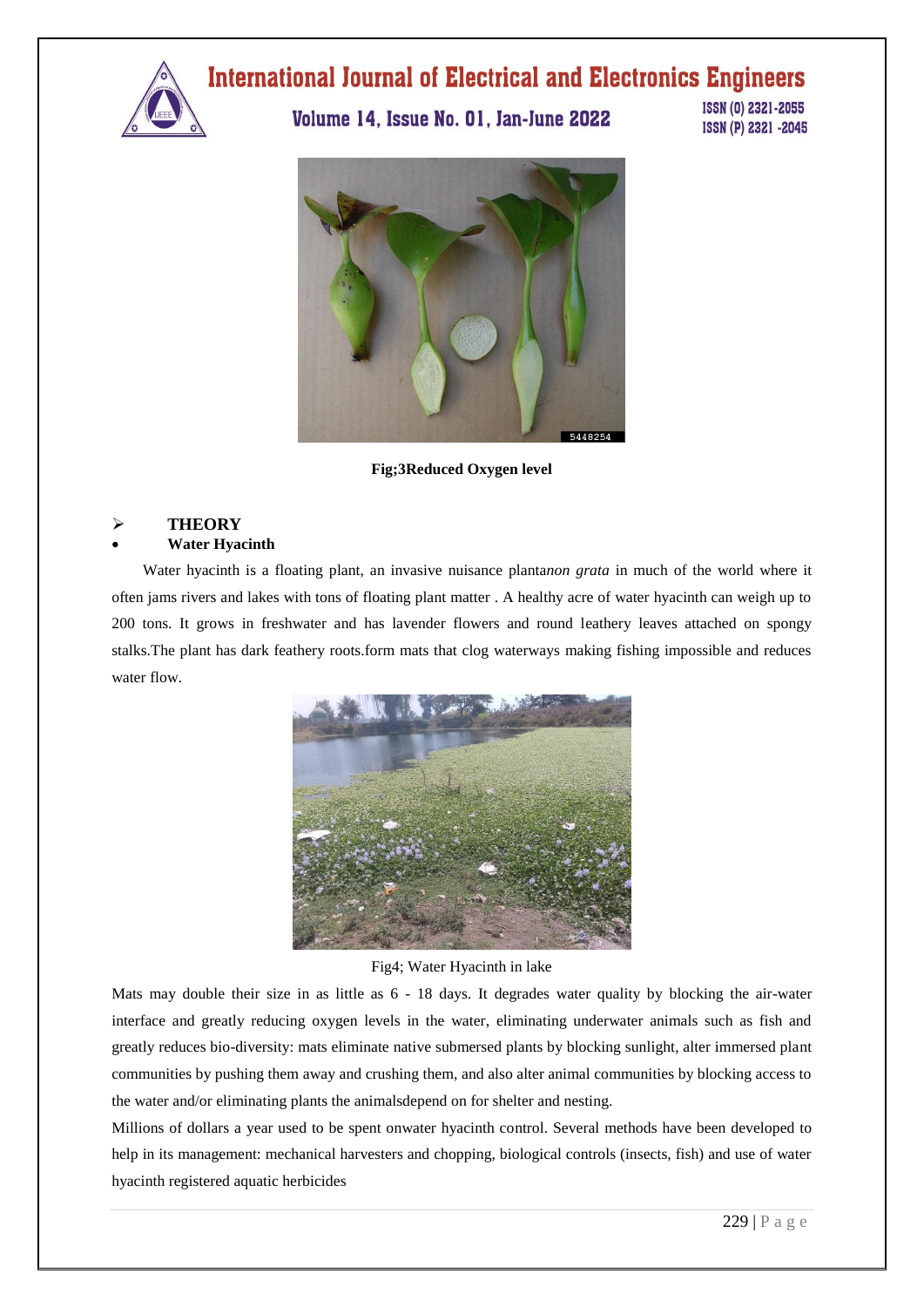

## **International Journal of Electrical and Electronics Engineers** ISSN (0) 2321-2055

## Volume 14, Issue No. 01, Jan-June 2022

ISSN (P) 2321 -2045

### Biogas

 Biogas is lighter than air and has an ignition temperature of approximately 700˚C (diesel oil 350˚C; petrol and propane about 500˚C). The temperature of the flame is 870˚C. Biogas consists of about 60% methane (CH4) and 40% carbon dioxide (CO2). It also contains small proportions of other substances, including up to 1% hydrogen sulphide (H2S). The methane content and hence the calorific value is higher the longer the digestion process. The methane content falls to as little as 50% if retention time is short. If the methane content is considerably below 50%, biogas is no longer combustible. The first gas from a newly filled biogas plant contains too little methane. The gas formed in the first three to five days must therefore be discharged unused.The methane content depends on the digestion temperature. Low digestion temperatures give high

methane content, but less gas is then produced



Fig; 5 constroction of Digester



Fig6; Digester Inner side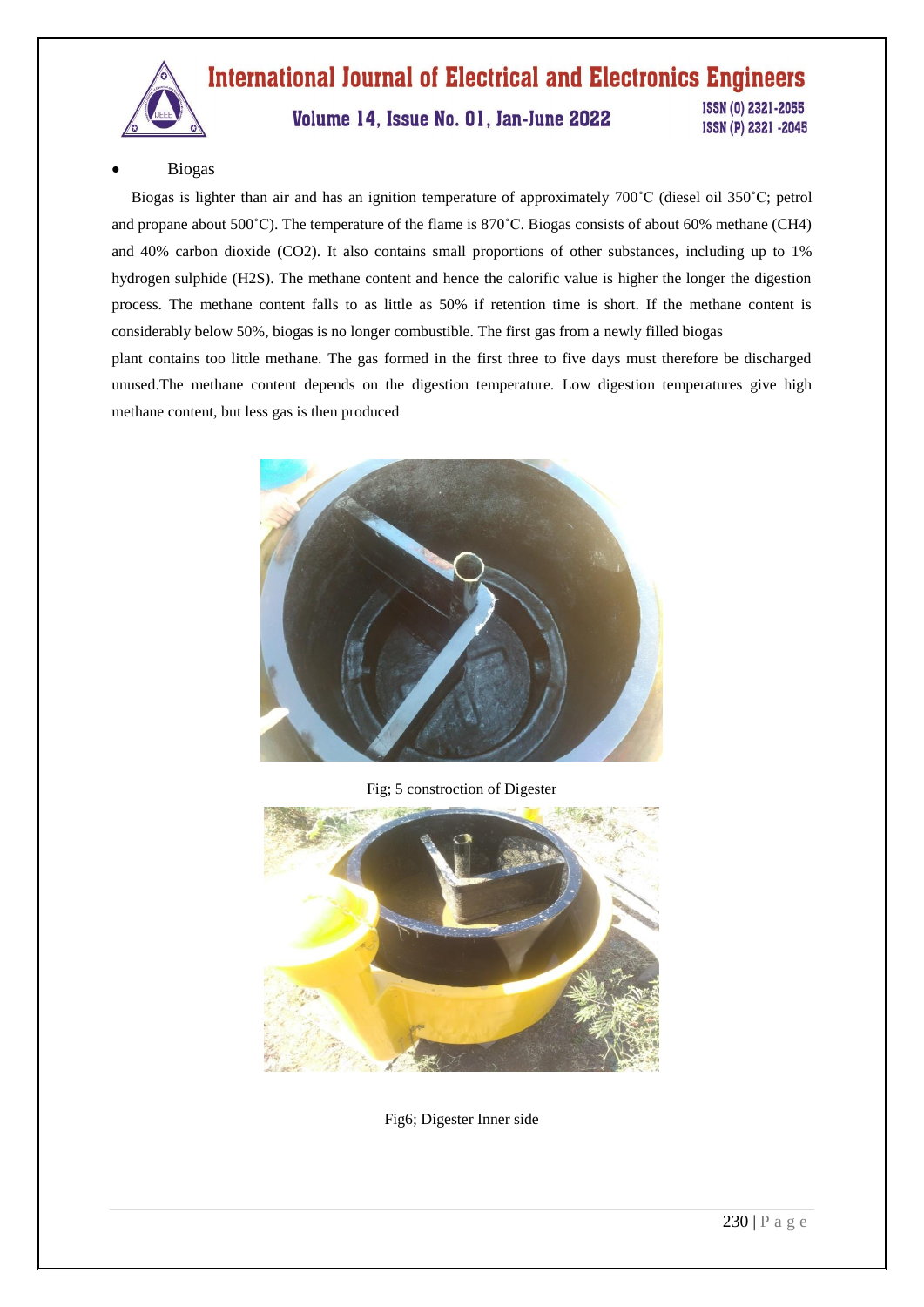

## Volume 14, Issue No. 01, Jan-June 2022

ISSN (0) 2321-2055 ISSN (P) 2321 -2045

## **Factors affecting biogas production**

In order to enhance the performance ofbiogas generation process, and to prevent the process failure, certain operating parameters such as temperature, p11, nutrient addition, mixing ratio and retention period, all need to be controlled. Micro-organisms are highly sensitive to pH changes. Buffering is necessary for pH control and therefore an essential step in the overall operation (Garba and Sambo 1992). Temperature is an important physicochemical factor in the degradation of organic wastes and as such the anaerobic process is dependent on temperature Temperature has significant effect on biogas production more especially when fresh plant material is involved. Two temperature ranges have been reported to affect tile overall process of biogas production. These are; tile mesoph ii ic temperatures and thermoph ii ictemperatures. Tile mesophilic temperature range of 30-40°C has been reported to

effectively aid in degradation of organic wastes that are not lignified. Increased biogas production was reported in tile digestion of fresh water weed known as Pistiastratiotes(water lettuce) at mesophilic temperature of 30 °C.). Tile mesophilic temperature range is preferred when fresh plant material is involved (Maishanu et.al, 1993) Also, it is easier to maintain the digester at this temperature. Methane-producing bacteria are, very sensitive to sudden thermal changes and

therefore any drastic change in temperature should be carefully avoided so that no abrupt decrease in gas production occurs. The digestion process must thus be designed to operate at constant temperature conditions. Temperatures above 65°C cause gas production to stop (Garba and Sambo, 1992). Anaerobic digestion process can be operated over p11 range of  $6.0 - 7.0$ . As organic acids are produced during the breakdown of cellulose, when the pH drops below 7.0, there is a significant inhibition of rnethanogellic bacteria and tile acid conditions of a pH of 4.0 are toxic to these bacteria. At p1-I of 4.0, tile production of gas will be very low and later stops (Garba and Sambo 1992). Several steps such as introduction of bacteria having cellulolytic capacity, preheating the media material, milling the media material, chemical treatments with NaOHetc, aid drying have been shown to improve biogas yield



Fig;7porposed construction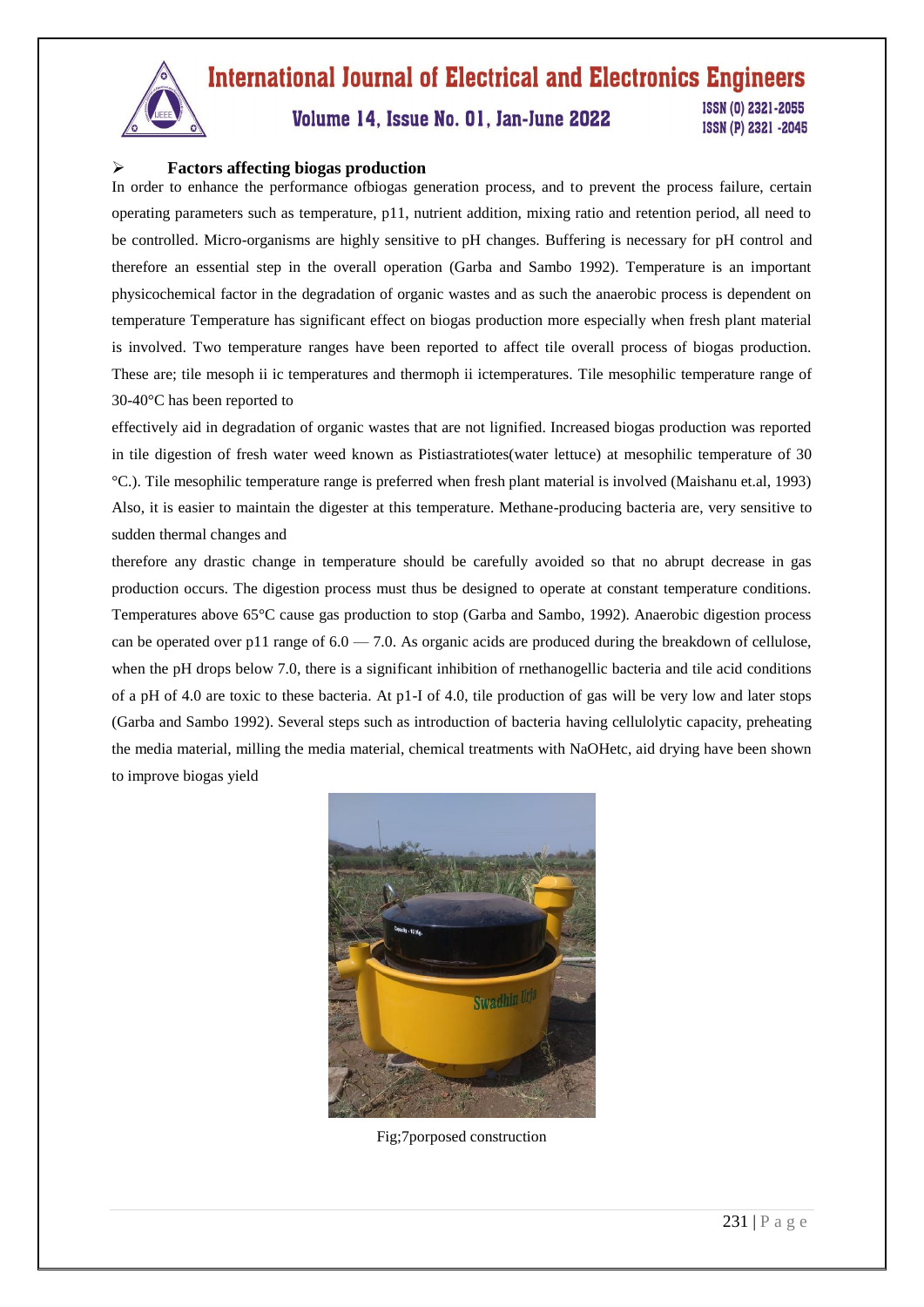

## Volume 14, Issue No. 01, Jan-June 2022

ISSN (0) 2321-2055 ISSN (P) 2321 -2045

## **CONCLUSION**

The study shows that water hyacinth is a good feedstock and that can be utilized as a renewable energy source. The production profiles compares well with those of conventional feed stocks such as cow dung. The utilization also provide an innovative way of managing the invasion of the weed in freshwater bodies in an environmentally sound manner.

## $\triangleright$  Acknowledgements

First of all I would like to thank Prof. Anandkoparde who is presently working as a Professor of Mechanical Engineering, SBGI Miraj for guiding me through this project/seminar work. I am extremely grateful to him for all his

invaluable guidance and kind suggestions during all the phases of my project/seminar work. His ever encouraging attitude, guidance and whole hearted help were biggest motivation for me in completing this project/seminar

work. I am thankful to the Chairman, Hon. Sanjay P. Bhokare, for their encouragement. I am very grateful to Mr. Siddharth Bhokare, Director and Dr. Bhagali A. C., Dean Engineering for motivating me for this project/seminar

work. Also I am thankful to Prof. Prof. Hublikar S.N, Head, Department of Mechanical Engineering for providing necessary facilities for completion of this project/seminar work. I am also thankful to Mr. SwaroopSarag,

Mr. Dhanraj Deepak Kadam,&MrAkshayChandrakantHiremathfor supporting me in completion of this project/seminar work.

Lastly I thank all the persons who have guided and helped me directly or indirectly.

### **REFERENCES**

 **Title of Book**: Non-Conventional Energy Sources.**Author:** G.D.RAI. **Publisher:**  KHANNA. **Edition:** Fifth.

 **Title of Book:** Water hyacinth biomass yield potentials. **Author:** E.S. Del fosse **Journal:** IGT**. Year:** January 25-28,1997

 **Title of Book:** "Biomass-fired power generation". **Author:** Bain RL, "Over end RP, Craig KR". **Journal:** Fuel Process Technol. **Year:** 16-1-1998

 **Title of Book** : "Biomass pyrolysis for power generation a potential technology". **Author:** Ganesh A, Banerjee R. **Journal:** "Renew Energy". **Year:** 14-9-2001.